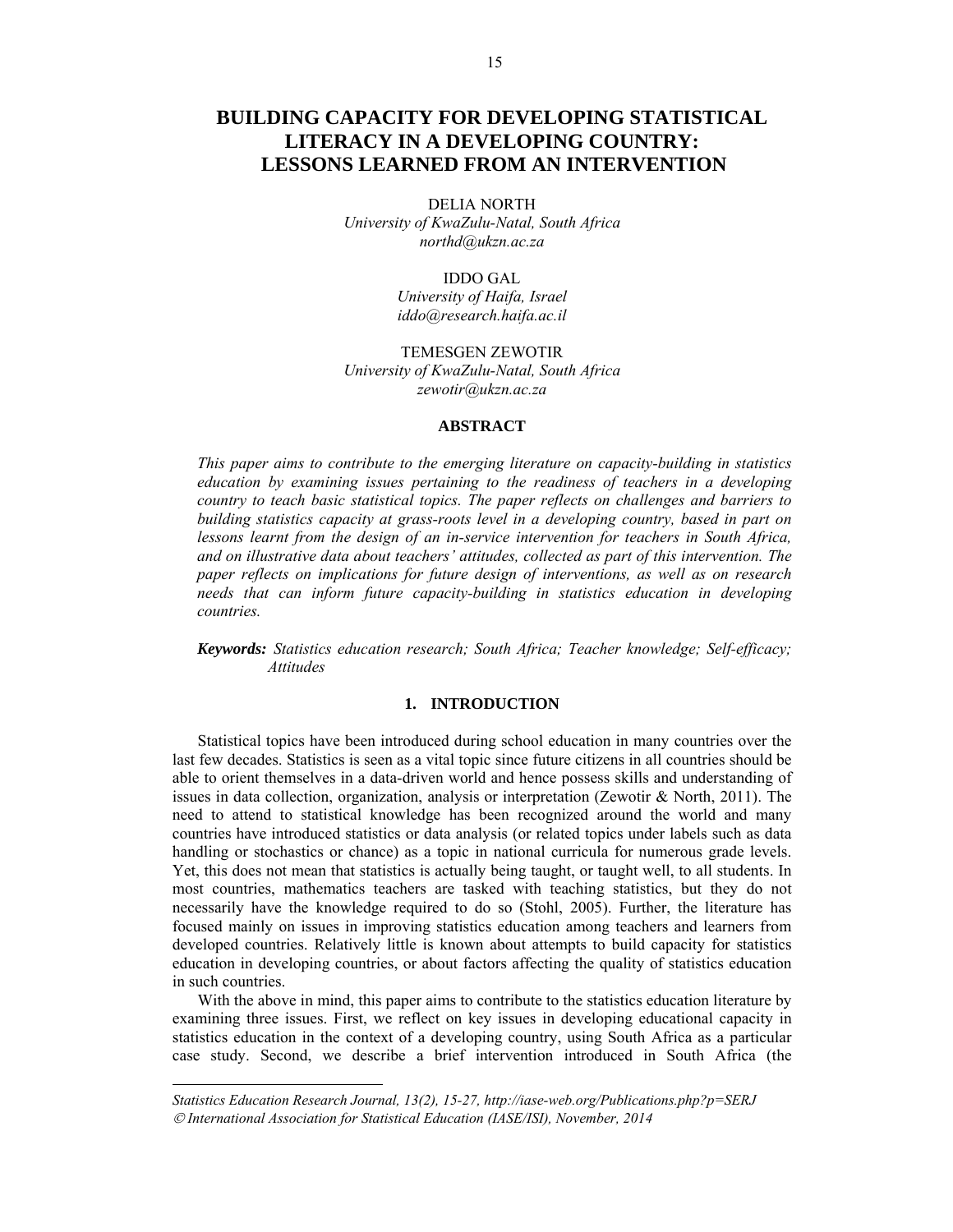'maths4stats Lecture Series') to provide mathematics teachers with some knowledge about teaching statistics, and examine and reflect upon selected data that emerged out of an evaluation process that accompanied this program. In this way, we illustrate some of the many issues involved in developing and studying statistics education in the context of a developing country. Lastly, we discuss implications for future research needs and the role of collaborations in improving capacity in developing countries in general, and in South Africa in particular. Thus, this paper is not positioned as a standard research report, but aims to inform a muchneeded discussion about research needs and research directions, using field-based experiences of the authors and some emerging data as a basis for critical reflection.

## **2. INFUSING STATISTICS EDUCATION IN DEVELOPING COUNTRIES**

## **2.1. GENERAL EDUCATION ISSUES**

In thinking about ways to improve the teaching and learning of mathematics and science in schools, the literature naturally focuses on ways to develop or change teachers' knowledge, attitudes, and classroom practices, either through pre-service preparation or in-service professional development. However, most of the research literature that relates to teacher training or professional development in statistics comes mainly from western countries which are among the so-called 'developed' countries. Thus, there is little attention to the realities of developing countries in this regard. Yet, the professional literature on education systems has long recognized that there are marked differences between developed and developing countries which have important ramifications for teacher education or professional development, including in statistics education.

Research regarding characteristics of education systems in developing countries is published by numerous sources, including, but not limited to, UNESCO and World Bank and many independent research groups. The emerging picture (see, e.g., Glewwe, Hanushek, Humpage, & Ravina, 2011; UNESCO, 2014) points to several perennial problems, such as lack of adequate preschool education and low achievement of basic skills in primary education, implying that many children continue into later school years without adequate preparation and are thus not ready to fully cope with learning of more advanced subjects. These are followed by low enrollment in schools and high dropout levels.

Further, teacher quality and availability are also particularly common problems in developing countries, with many teachers lacking formal preparation in teaching in general or in specific subject areas, and with shortages of teachers and school buildings or supplies. UNESCO's most-recent Global Monitoring Report (UNESCO, 2014) stated that "In around a third of countries, less than 75% of primary school teachers are trained according to national standards. And in a third of countries, the challenge of training existing teachers is worse than that of recruiting and training new teachers." (p. 5)

High pupil/teacher ratios is another issue in developing countries. The UNESCO 2014 report claims that average pupil/teacher ratios have hardly changed at the pre-primary, primary and secondary levels over the last 15 years:

In sub-Saharan Africa, with teacher recruitment lagging behind growth in enrolment, ratios are the highest in the world at the pre-primary and primary levels. Of the 162 countries with data in 2011, 23 countries in sub-Saharan Africa had a pupil/teacher ratio in primary education exceeding 40:1. (p. 5)

These and other issues are often linked in the literature to low expenditure on education (calculated as percentage of GDP) compared to the situation in developing countries (Glewwe & Kremer, 2005). Further, the educational systems of many developing countries are in a state of transformation as governments attempt to overcome legacies of former (often colonial) systems, while balancing risks and opportunities associated with their independence. Accordingly, school curricula are being transformed in these countries, with a need to accommodate worldwide educational trends and innovations in education, while taking into account local traditions and available systems and resources.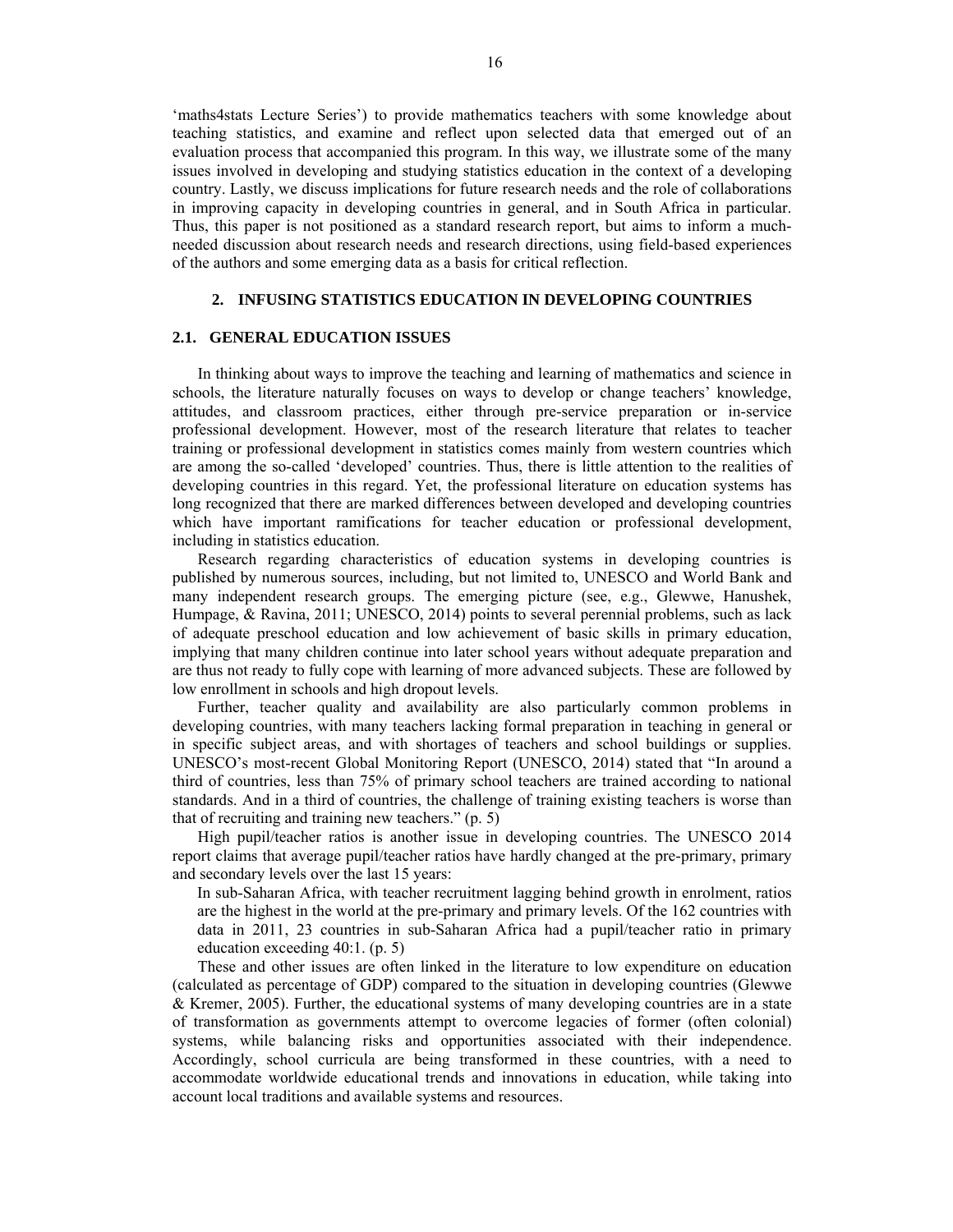When examining specifically the situation of teachers who teach mathematics at the primary or secondary levels in developing countries, further issues emerge that are unique to or more strongly evident in developing countries. A UNESCO (2012) report regarding the teaching of mathematics in primary education in developing countries has highlighted, among other things, the decline in teachers who are interested in and actually engage in learning mathematics at the university level, thus causing a shortage of teachers with subject matter knowledge. Further, in many countries the quality of teacher education is far from satisfactory, even when there is no problem with the number of available teachers, affecting the extent to which teachers are well trained mathematically, didactically and pedagogically. As the report (UNESCO, 2012) argues:

Most basic education teachers, in particular in the beginning classes but in all classes in a number of countries, have experienced difficulties in their own mathematics education and have a negative image of the discipline. They are often general-purpose teachers and their credit hours of science education and, above all, mathematics education account for only a fraction of their training. This context makes their initial and in-service training all the more problematic. (p. 26)

## **2.2. SOUTH AFRICA AS A CASE STUDY FOR STATISTICS EDUCATION**

The issues above are well illustrated and become more concrete when we examine a specific case study. South Africa is a country with over 50 million inhabitants who speak 11 official languages. It includes over 12 million students studying in over 30,000 primary and secondary schools and over 1000 private (independent) schools. The South African educational system employs over 440,000 teachers with varying and sometimes inadequate qualifications, all operating under nine provinces with semi-independent education departments. Further, schools are spread over a very large geographical area (South Africa's total land area is over 1.2 million square kilometers).

As in many other developing countries, the education system in South Africa is in a state of transformation as the government embarks on a process of grappling with legacies of the past, while attempting to restructure education to enhance economic and social progress. In actuality, this means that the South African educational system has had to deal with relatively rapid changes in expectations set for schools and for teachers. A new school curriculum was introduced from 1994 onwards with the goal of allowing all South African youth to receive an education in keeping with the demands of the  $21^{st}$ -century (North & Scheiber, 2011). Yet it became clear that this curriculum was not achieving its intended goals, and national data showed that many students were leaving high-school without getting any exposure to mathematics during their last three years of schooling, or taking and failing mathematics. Hence, since 2003 South Africa has established two separate but related national mathematics curricula at the high-school level, called 'Mathematics' and 'Mathematical Literacy' (Department of Education, 2003a, 2003b), expecting that all school students would do either Mathematics or Mathematical Literacy as part of their last three years of high-school.

The new and unique dual curriculum system, while focused on the high-school level, has ramifications for what needs to be taught in earlier grades and sets different types of expectations from learners and teachers alike. Consequently, it has been the subject of much national discussion and controversy in South Africa (e.g., Christiansen, 2007). Mouton, Louw, and Strydom (2013) have argued that the South African educational system is "flawed, with poorly performing teachers, poor work ethics, lack of community and parental support, poor control by education authorities, poor support for teachers and very low levels of accountability" (p. 1). While such perceptions are open to debate, they cannot be completely dismissed as they are supported by many data sources, including but not limited to the very low performance of South African students in international comparative studies over 20 years. For instance, in TIMSS (Trends in International Mathematics and Science Study) 2011, despite marked improvement in average performance compared to its status in prior TIMSS cycles, South Africa still had the second-lowest mean performance in the world in mathematics, with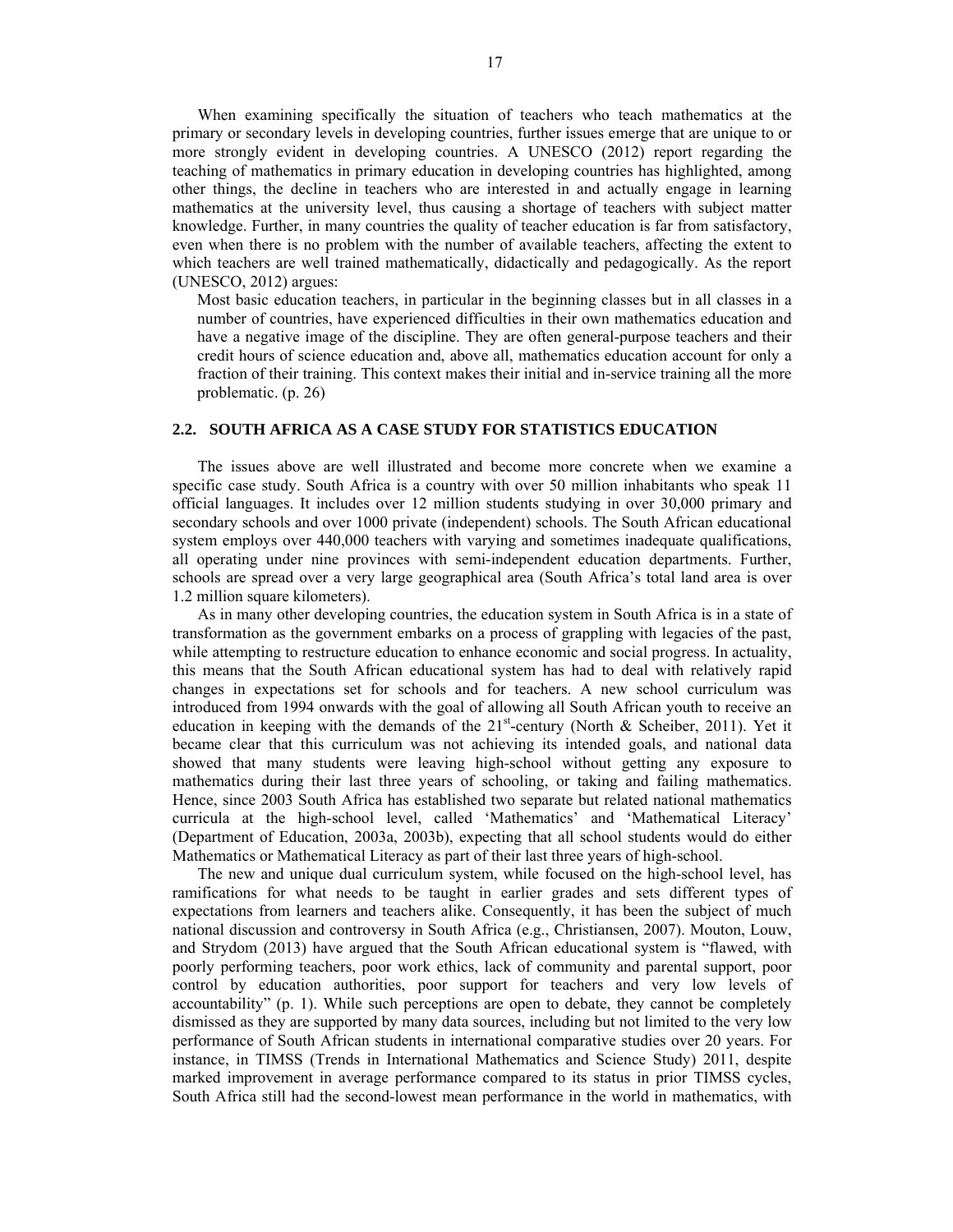one of the widest score distributions, suggesting very wide variations in skill and knowledge levels across the country (HSRC, 2012).

Putting aside debates regarding South Africa's educational system as a whole, from the point of view of the present paper, South Africa presents a potent case study in which it is possible to examine many aspects of educational transformations typical of developing countries. From the point of view of statistics education, the new 2003 curriculum has paid explicit attention to substantial statistics content, in direct contrast to prior years when very little or no statistics was included (North, Scheiber, & Ottavianni, 2010). In particular, the establishment of 'Mathematical Literacy' as a nationally-recognized educational focus enables the introduction of many statistical topics and a greater emphasis on the applied or practical aspects of knowing mathematics in general and statistics and probability in particular (Gal, 2009) to many learners who under the previous system would not have had any training in mathematical subjects in their last three years of schooling.

While the introduction of substantial statistics content into the South African curriculum has been seen as essential, and with much potential to change the face of statistical knowledge in South Africa, implementation issues abound (North & Scheiber, 2011). Among other issues, South Africa still struggles to find enough mathematics teachers and to empower teachers with the basic knowledge to cope with the mathematics content, and changes in content, of the school syllabus (North, Scheiber, & Ottavianni, 2010). Various studies on teachers in South Africa (e.g., Carnoy & Chisholm, 2008; UNESCO, 2012), which among other things analyzed both teacher qualifications as well as actual work using a variety of quantitative and qualitative measures, suggest that wide gaps exist between the intended and enacted curriculum in mathematics classes in South Africa. For instance, analyses of videotaped lessons have shown that teachers overemphasize procedural skills and allocate a large proportion of class time to issues or class management practices stemming in part from the large size of classes, in part from teachers' knowledge (e.g., Sorto & Sapire, 2011).

## **3. ANALYSIS OF A FIELD INTERVENTION**

The preceding review implies that the introduction of a relatively new school topic such as statistics into a national curriculum in mathematics can face many challenges in the context of a developing country in general, and in South Africa in particular. This is primarily because of teachers' own knowledge and background. Research (mostly in developed countries) indicates that it is common for teachers to experience difficulty with teaching statistics topics due to lack of relevant knowledge and skills, such as issues regarding content or pedagogy (Stohl, 2005), and lack of prior exposure to, and experience, in this new area. An additional factor that has been identified as affecting teaching performance, however, is teachers' (often negative) attitudes towards statistics (Estrada, Batanero, Fortuny, & Diaz, 2005; Martins, Nascimento, & Estrada, 2012). Further, infusion of professional development in statistics education, which is essential given that few teachers have learned statistics or how to teach statistics, is a challenge in a developing country given the many other systemic factors described above, i.e., weak infrastructure, lack of funding and resources for sustaining educational innovation, and anticipated teacher reluctance to try to teach a new topic, etc.

The lack of centralized resources, coupled with a large geographical dispersion and the huge number of schools and teachers involved, required the design of innovative collaborative arrangements which culminated in an initiative called 'KZN maths4stats Lecture Series'. The next section aims to examine selected aspects of the maths4stats initiative rationale and content as they are applied in one province of South Africa, KwaZuluNatal (KZN), which has over 10 million residents in an area of about 91 thousand square kilometers. We then present and reflect on some selected data collected during the program's implementation in order to illustrate some of the many issues involved in developing and studying statistics education in the context of a developing country, and later reflect critically on lessons learned.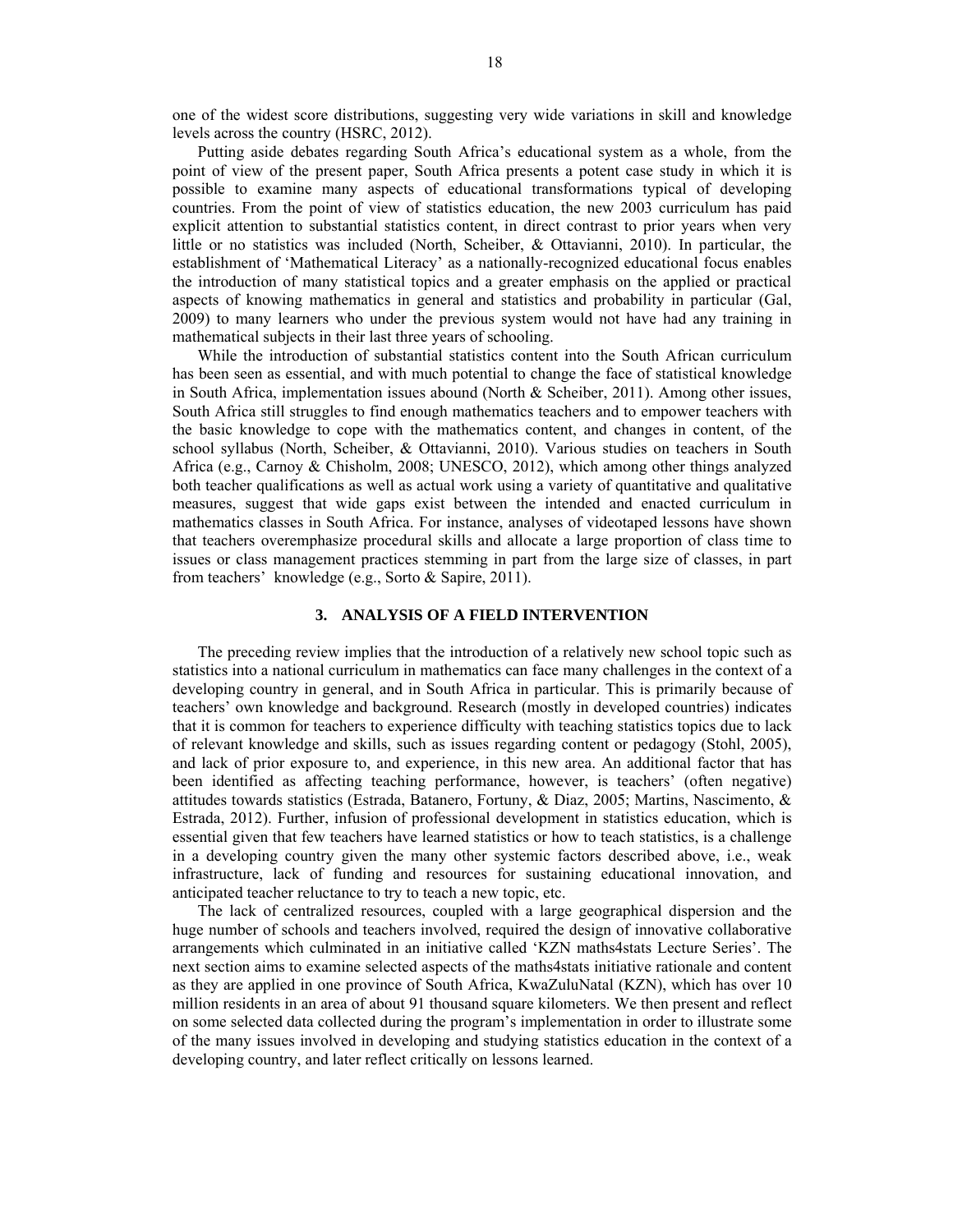#### **3.1. CONTEXT AND RATIONALE**

The maths4stats program emerged out of a need to bring basic information about statistics (content knowledge) and about teaching statistics (i.e., pedagogical content knowledge) to relatively large numbers of teachers at a low cost. Further, the intervention also aimed to improve the attitudes toward statistics of in-service teachers who previously had had little or no exposure to statistics, and who work at underperforming schools in rural or less-affluent urban areas in South Africa, and hence may not be motivated to invest in learning a new topic.

The national maths4stats initiative was launched in 2006 by Statistics South Africa (Stats SA, 2006), the national statistics office, with aim to improve statistics education in South African schools. Stats SA has agreed to provide long-term support in order to address the need for statistics training of mathematics educators. Details of the project can be found in North and Scheiber (2008).

The maths4stats campaign runs independently in each province. Given the lack of any centralized mechanism for teacher training or professional development in the KZN province, and the operational complexities associated with the number and geographical dispersion of schools, in order to facilitate maths4stats in the KZN province, a collaborative arrangement was reached between three partners: University of KwaZulu-Natal (UKZN), Stats SA, and the national Department of Education (DOE). Starting in 2010, the University designed a fiveweekend program, called the KZN maths4stats Lecture Series. Teachers eligible for invitation are identified by the DOE with the criteria for selection being that the school is disadvantaged and in need of improvement. Stats SA handles all matters related to contacting teachers, the registration process, printing materials, and logistics of catering. Materials (course notes) are developed by UKZN statistics lecturers, and workshops are presented voluntarily by UKZN statistics academic staff members, over five weekends, in venues on UKZN campuses. Weekends are used because teachers cannot get released from schools during weekdays, as is the case for statistics lecturers.

Teachers are responsible for their own costs and transport to the program location, many coming from hundreds of kilometers away for each of the five weekends. Since 2010 around 250 teachers have attended each year. The participants are split into three parallel sessions with different foci: GET (General Education and Training) Statistics (grades 1–9), FET (Further Education and Training) Data and Statistics (grades 10–12), and FET Financial Mathematics and Probability (grades 10–12). Materials presented in the program follow a data-driven approach (see the Appendix for an outline), with an emphasis on interpretation and clear communication of findings. Teachers attending the program are each given materials to use in their classroom (such as poker chips, dice, measuring tapes, etc.), as the emphasis is on collecting their own data and then discussing it with other teachers, so that they form a support group for each other. The approach is informal, aiming at self-discovery, with clear guidance from the statistics lecturer presenting the materials. Teachers go systematically through all of the statistics topics in the school curriculum, over the five-weekend duration of the program.

Due to DOE regulations, teachers are asked to take a written test at the end of the last meeting of the program. The test is taken on an optional basis, with a 'mystery prize' being promised to each participant that scores over 60% on the assessment, as an incentive for attendance and learning at the five-weekend program. The program concludes with an awards day, consisting of three workshops (Casio calculator workshop, Stats SA CensusAtSchool demonstration, and SAS Curriculum Pathways demonstration) followed by the awarding of certificates of attendance for teachers who participated in all lessons and certificates of proficiency (plus a 'mystery prize') for teachers who achieved over 60% in the assessment.

## **3.2. REFLECTIONS ON THE DESIGN OF THE INTERVENTION PROGRAM**

In designing the KZN maths4stats program, it was necessary to consider that the teaching force in South Africa includes many teachers who may be teaching mathematics, but who lack suitable qualifications in the subject (Howie, 2003). Since teachers' familiarity with statistics is at best superficial, a primary goal of the intervention was not to impart specific teaching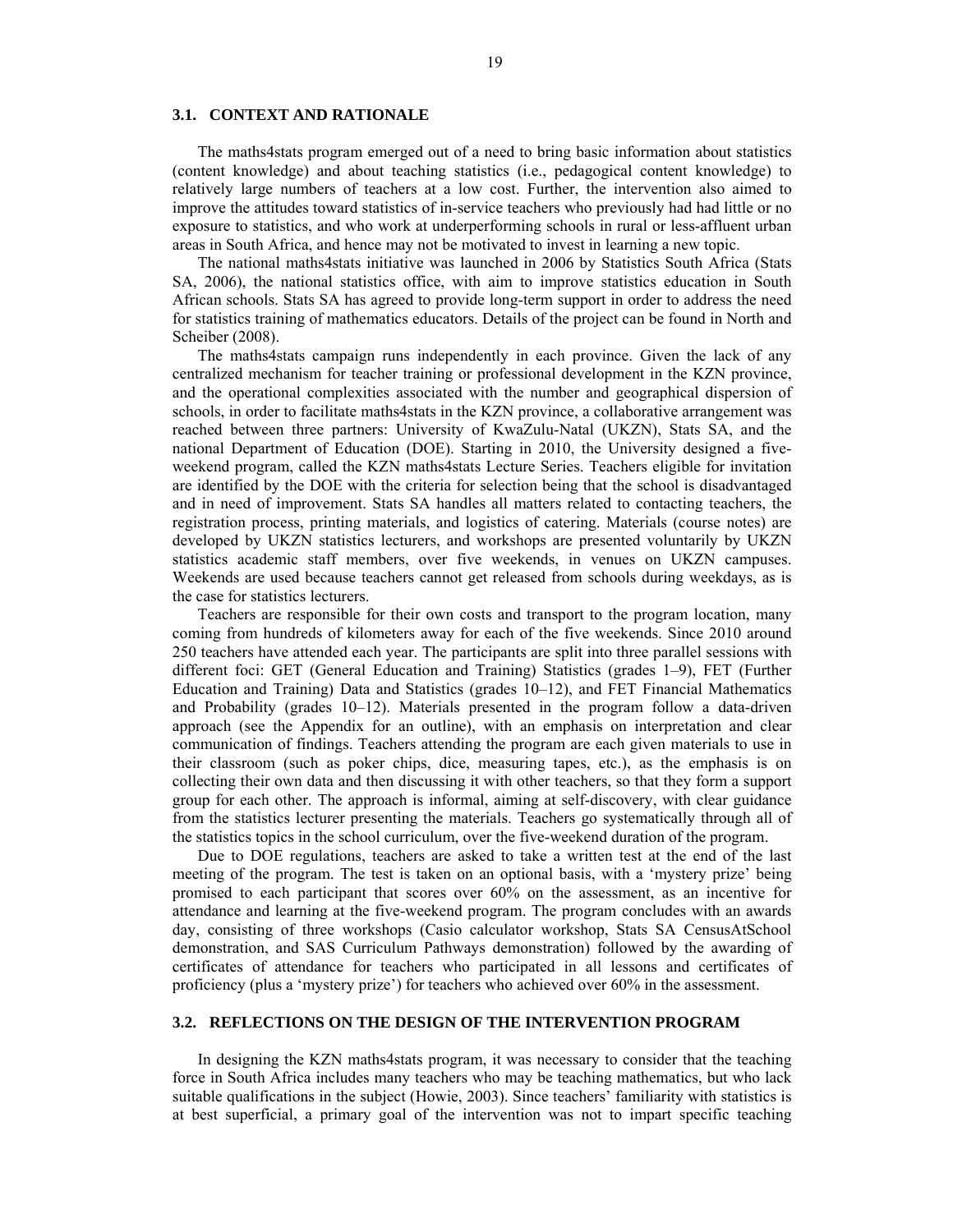techniques, but rather to improve teachers' familiarity with statistics as a domain of social action and as an instructional topic, helping to promote a higher level of confidence in teaching statistics topics in the classroom. The logistics of a workshop session, in which many teachers convene for a few hours for several weekends, inhibits practical learning of actual methods of teaching statistics by the attendees, and time is sufficient only for simple demonstrations of lesson plans that teachers could try on their own in their classrooms.

The structure of the program was constrained by factors such as timing and amount of available time. The training materials had to take into account the fact that teachers come from a multi-lingual setting (11 official languages), have varying levels of mathematical preparedness, and may have had no training in statistics (North & Scheiber, 2008). An important aim of setting up the program was to find a sustainable structure that can continue over time rather than be a one-off intervention.

The identification of teachers to attend the workshop is left to DOE officials, who bring in both Mathematics and Mathematical Literacy teachers from disadvantaged or under-performing schools. Thus, the results can highlight the experience of teachers from schools which exhibit the most need. Though the intervention focuses on teachers with particular backgrounds, it does not mean that the program is appropriate only for such groups, or that its structure cannot change over time.

The ongoing success of the program depends on the continued common understanding and vision of the university statistics lecturers, the government education department, and the official statistics agency, who all play a key role. The challenge is to maintain the continued commitment of all three parties, together with administrative support that helps them to work together synergistically.

## **3.3. RESEARCH OPPORTUNITIES WITHIN AN INTERVENTION PROGRAM**

Three related but separate factors emerged during the program design and planning which had implications for research opportunities or directions:

- *Time*: The need in the field is to maximize the use of the limited time that participating teachers volunteer for attending the program. Thus, any minute taken out of the lecture series in order to have teachers complete research surveys has to be carefully designed and justified, and teachers have to agree to participate.
- *Languages*: Most teachers operate in a multilingual situation, i.e., their home language is not English, yet they attend a lecture series given in English and if the organizers choose to administer any questionnaires, the respondents have to cope with an instrument written in a language with which they may not be fully fluent. This also constrains the type of data that can be collected from participants.
- *Budgets and institutional support*: No budget was officially made available for program evaluation or for follow-up on how teachers implement what they have studied. Further, representatives of the sponsoring agencies (Stats SA, DOE) did not express a need to conduct research or collect long-term data. It seems that this was due to the sense of urgency in launching the program and maximizing the instructional time within it.

With these considerations in mind, we managed to design a simple questionnaire in order to evaluate the intervention in terms of teachers' confidence and attitude toward teaching statistics. The questionnaire was piloted with the 2012 participating teachers, both before they attended the first lesson in the workshop series, and again at the end of the fifth (final) session. The questionnaire aimed to get an insight into the effect of the workshop series on teacher attitudes, seen as underlying (or hindering) further work they may choose to undertake with regard to statistics teaching.

We were fully aware of the availability of several established research instruments for assessment of attitudes towards statistics, in part given our prior work in that area (e.g., Gal, Ginsburg, & Schau, 1997). Yet, we deemed existing instruments too complex for use in the South African context, as they are lengthy and some of their items involve nuances that could be confusing in a multilingual context. Instead, we opted for a survey that takes into account the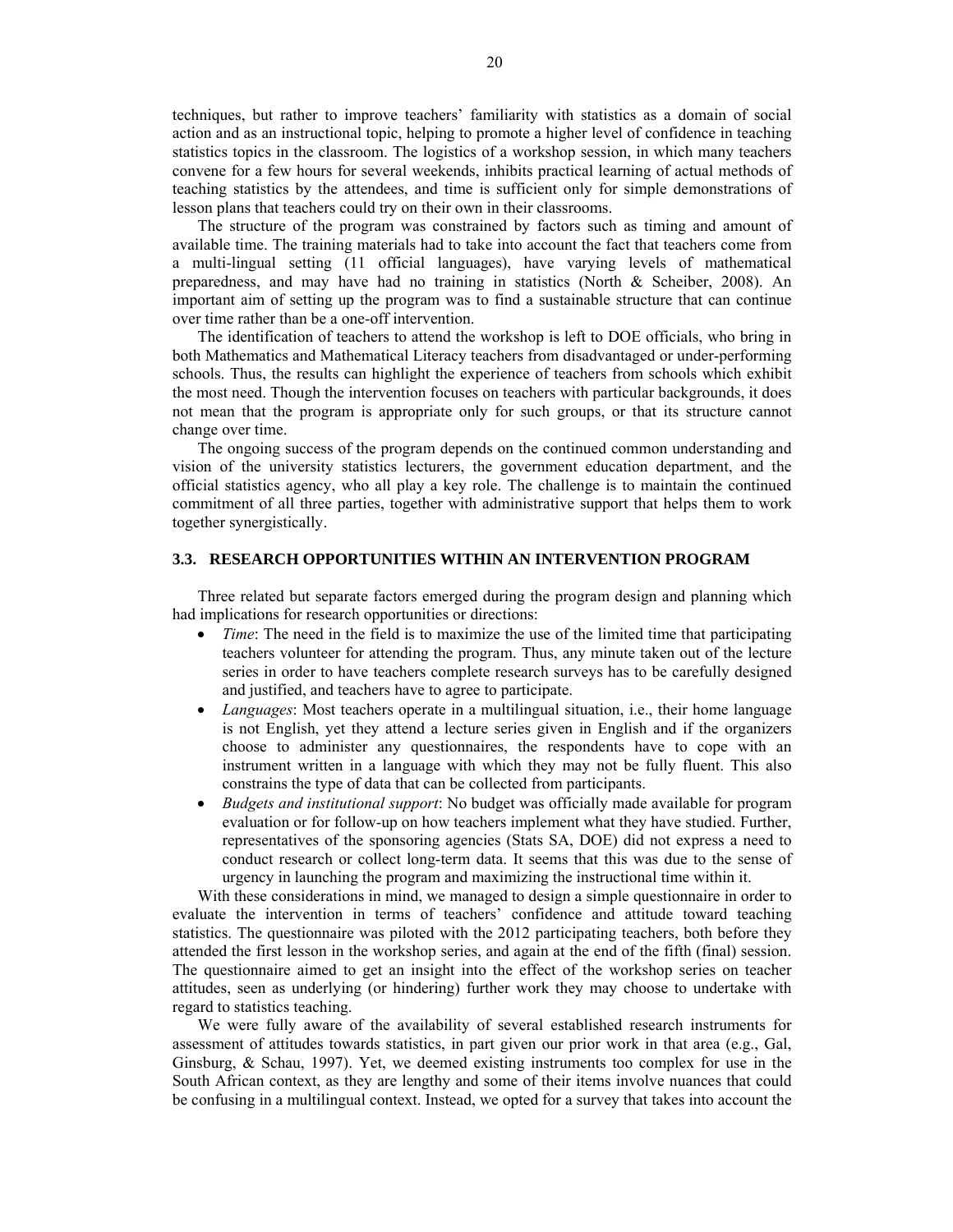constraints described above. Teachers were asked to rate their level of confidence in teaching data handling (statistics) topics using a simple Likert rating scale with four levels ('poor', 'moderate', 'good', 'excellent'). Additional questions were presented at the end of the workshop, including one regarding teachers' confidence in their students' ease of learning the statistical materials covered in the workshop, using three levels: 'with ease', 'slight difficulty', and 'will never cope'. The scales in both questionnaires were designed to be short and simple in order to combat language barriers and to simplify administration, explanations, and analysis.

Figure 1 presents the data about teachers' confidence in teaching statistics before and after the five-lesson workshop series; Table 1 shows the raw data regarding their rating of confidence. Figure 1 highlights the positive shift in teachers' ratings. For instance, the majority (93%) of the 28 teachers who initially judged their confidence to be poor improved their rating to 'good' or 'excellent' at the end. Higher along the scale, most of the teachers who initially felt that their confidence to teach statistics topics was good, still continued to come to the lessons over five weekends, and 81% of them increased their rating of confidence to 'excellent' after the intervention.

| After |          |      |           |       |  |
|-------|----------|------|-----------|-------|--|
| Poor  | Moderate | Good | Excellent | Total |  |
|       |          | 17   |           | 28    |  |
|       |          | 51   | 74        | 128   |  |
|       |          | 15   | 63        | 78    |  |
|       |          |      | 15        | 18    |  |
|       |          | 86   | 161       | 252   |  |
|       |          |      |           |       |  |

*Table 1. Teachers' ratings of confidence in teaching statistics, before and after a workshop* 



 *Figure 1. Teachers' confidence in teaching statistics, before and after workshop* 

Participants were further asked to rate at the end of the workshop, how they feel a typical learner in their class would handle topics covered in the program. The majority of teachers (65%) perceived that students could learn the material 'with ease', and only 3% anticipated that their students would not be able to cope.

Table 2 shows a cross-tabulation of teachers' change in teaching confidence (measured in terms of the change in their level, so 'poor' to 'moderate' is represented by +1 up) and their views of students' ability to learn the material. The results show that in each category of confidence gain, most teachers felt that learners would manage the material with ease.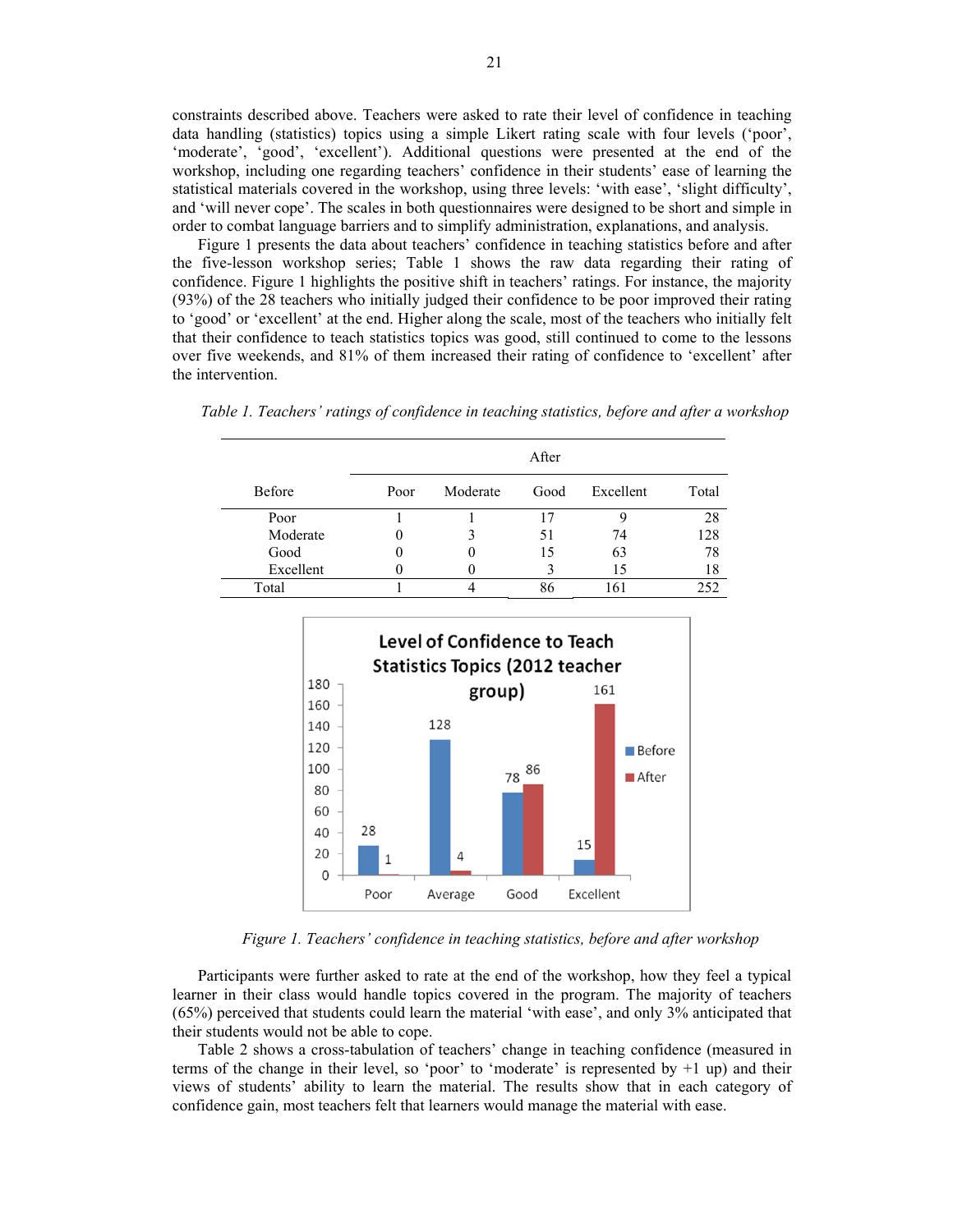|                                           | Confidence in students' ability to learn: |                      |                    |       |
|-------------------------------------------|-------------------------------------------|----------------------|--------------------|-------|
| Change in level of<br>confidence to teach | With ease                                 | Slight<br>difficulty | Will never<br>cope | Total |
| - 1                                       |                                           |                      |                    |       |
|                                           | 21                                        | 12                   |                    | 34    |
| $+1$                                      | 65                                        | 43                   |                    | 112   |
| $+2$                                      | 66                                        | 23                   |                    | 91    |
| $+3$                                      | 8                                         |                      |                    |       |
| Total                                     | 163                                       |                      |                    | 249   |

*Table 2. Teachers' gain in confidence in teaching statistics, and confidence in students' ability to learn* 

It is worth noting that among teachers who gained confidence, the more the teachers gained in confidence as a result of the workshop, the more they were inclined to say that learners would handle the material with ease. This is an indication that the small intervention gave them a gain in confidence to teach, and increased their perception that learners could master the statistics topics discussed.

## **4. CONCLUSION**

Most existing literature on ways to improve statistics learning focuses on in-class topics, such as teaching methods, students' cognitions, or students' attitudes. While all these factors are important and at the heart of the statistics education enterprise, this paper argues that the notion of capacity-building in the area of statistics education is a complex undertaking when viewed in the context of a developing country. Using South Africa as a case study, the paper has aimed to illustrate the complex and multi-faceted nature of capacity building in such a country.

The KZN maths4stats program design, by itself, offers a potent example for a new kind of a collaborative arrangement between three partners (a university, a ministerial department, and an official statistics agency). It shows that it is possible, and in fact essential, to build an intervention that benefits from the strengths, capacities, and institutional needs and goals of all partners, as well as pools funding and resources to make it sustainable. However, such a program does not emerge by itself, and substantial discussions (and some trial and error) were needed in order to find a format that is reasonable not only for the partners, but also for the teachers who are expected to make a substantial investment of time, energy, and personal funds in a topic with which they have little familiarity.

In our view, it is not sufficient to examine, for example, the processes within a single classroom or the learning trajectory of a few students, as interesting as such studies may be. It is necessary to look also at the broader ecology within which instruction takes place, or could emerge, in order to understand more fully where and how capacity in statistics education can be developed, and what factors affect learning outcomes.

With such a context as a backdrop, the role of 'learning lessons from a simple intervention' has to be carefully unpacked and reconsidered so as to inform future endeavors. In the context of a developing country, additional challenges and barriers to teacher training include:

- shortage of funds
- lack of organizational and logistical infrastructure to disseminate information about the new school topic (i.e., statistics)
- logistical problems related to training large numbers of teachers who are distributed over a wide geographical area
- varying levels of infrastructure at schools
- varying levels of preparedness and awareness of statistics amongst teachers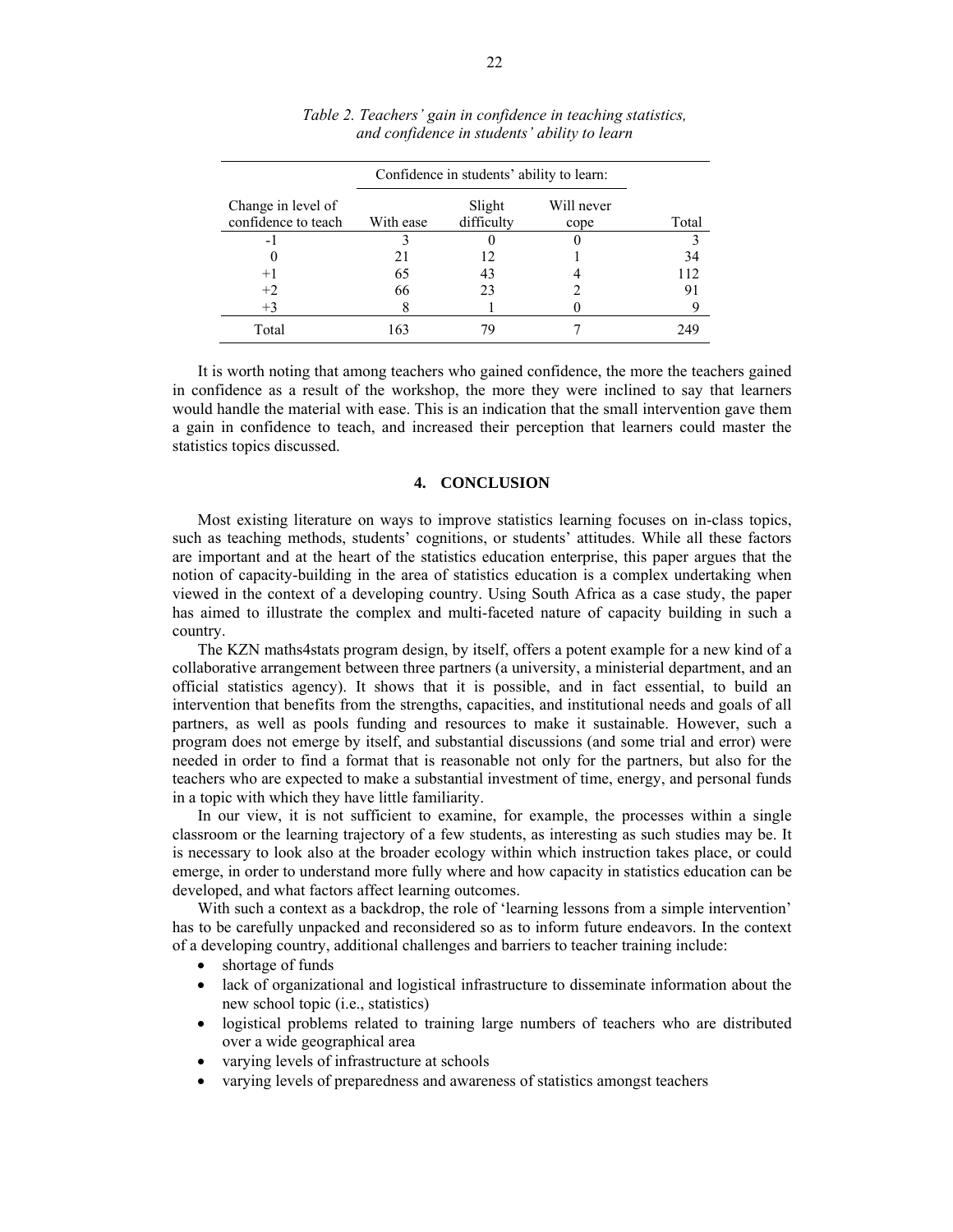- varying conceptions among statistics instructors (who run the workshops) of what is required of teachers in schools, versus what teachers can actually implement in a classroom setting
- the extent to which textbooks exist written in such a way that they can help teachers design lessons and adapt them to the needs of students with different levels of skills

Many factors affect the ability of teachers to teach statistical topics in a way that improves statistical knowledge or statistical literacy of learners. Examples are teachers' background, their self-efficacy (confidence), appreciation for the value of statistics, their knowledge of the subject matter (pedagogical content knowledge), etc. Affective and attitudinal factors in particular are likely to become important during a class, once students begin to experience difficulties or frustrations with their statistics studies (Gal, Ginsberg, & Schau, 1997). Though much research has been done in the area of statistics attitudes (Hilton, Schau, & Olsen, 2004), it is rare to see research in a developing country on the ability of an intervention to impact positively on statistical attitudes.

As noted earlier, it was evident from the outset that the attitude/confidence survey designed for the present program does not permit the analytic power afforded by established instruments in the field (for one recent review, see Ramirez, Schau, & Emmioğlu, 2012). However, despite its simplicity, the survey was able to detect changes in participants' attitudes, was answered by virtually all participants, and hence offered a good cost-to-benefit ratio in terms of the time and resources available for its administration, coding, and analysis, in a field context.

The lessons learned from such a collaborative project between a university, a government education department and the government statistics office seem to point to an improvement in teachers' confidence to teach statistics, as well as a growth in their confidence that learners are able to understand the statistics topics in the school curriculum. In other words, the intervention has demonstrated the potential for improved teaching of statistics by these teachers who have completed the workshop series. These data are encouraging in terms of the evidence they provide for the possibility that the intervention program is leading to results which are consistent with one of its goals. That said, the data we collected were limited by various operational constraints that affect the design of the survey, and so should be viewed with caution. It will take further research to demonstrate the effect of such an intervention on teachers' actual teaching of statistics and students' learning of the topics discussed.

Further, an analysis of program effectiveness in the context of a developing country has to take into account the distinctive goals and constraints of in-service training and the threshold level of interest of the participants. A concerted, multi-workshop series has to be designed in advance and spread over time, in order to be able not only to present relevant information, but also to examine its effectiveness with participants, allowing them to share their own instructional experiences. A proper program evaluation module has to be designed in advance. It will involve not only a summative evaluation regarding changes in knowledge and attitudes, but also a formative evaluation component that looks at barriers and blocking factors regarding teachers' initial interest and willingness to participate, actual participation patterns, postworkshop behaviors (e.g., did teachers implement any of the ideas in the workshop, and if so, how and when) and their underlying causes, and so forth. That said, the fact that teachers came to workshops, week after week, at their own cost and often travelling long distances, is an indication of teachers' impressions of positive impact of the lessons on their ability to teach statistics.

Finally, it is important to reflect on the contextual constraints and the factors that affect the design and working process of the math4stats program, and their implications for the future of in-service workshops aiming to improve statistics education in South Africa and other developing countries, and for future research. The present content of the workshop is focused mainly on procedural or formal aspects of statistics and probability, with relatively little attention to interpretation and communication, or with understanding of real-world (e.g., mediabased) statistical messages. This situation stems from multiple factors, i.e., the curriculum specification in South Africa and expectations of the Department of Education, the weak background of many teachers with the mathematics that underlie basic statistical procedures, and teachers' relatively low confidence. In addition, the linguistic diversity among teachers and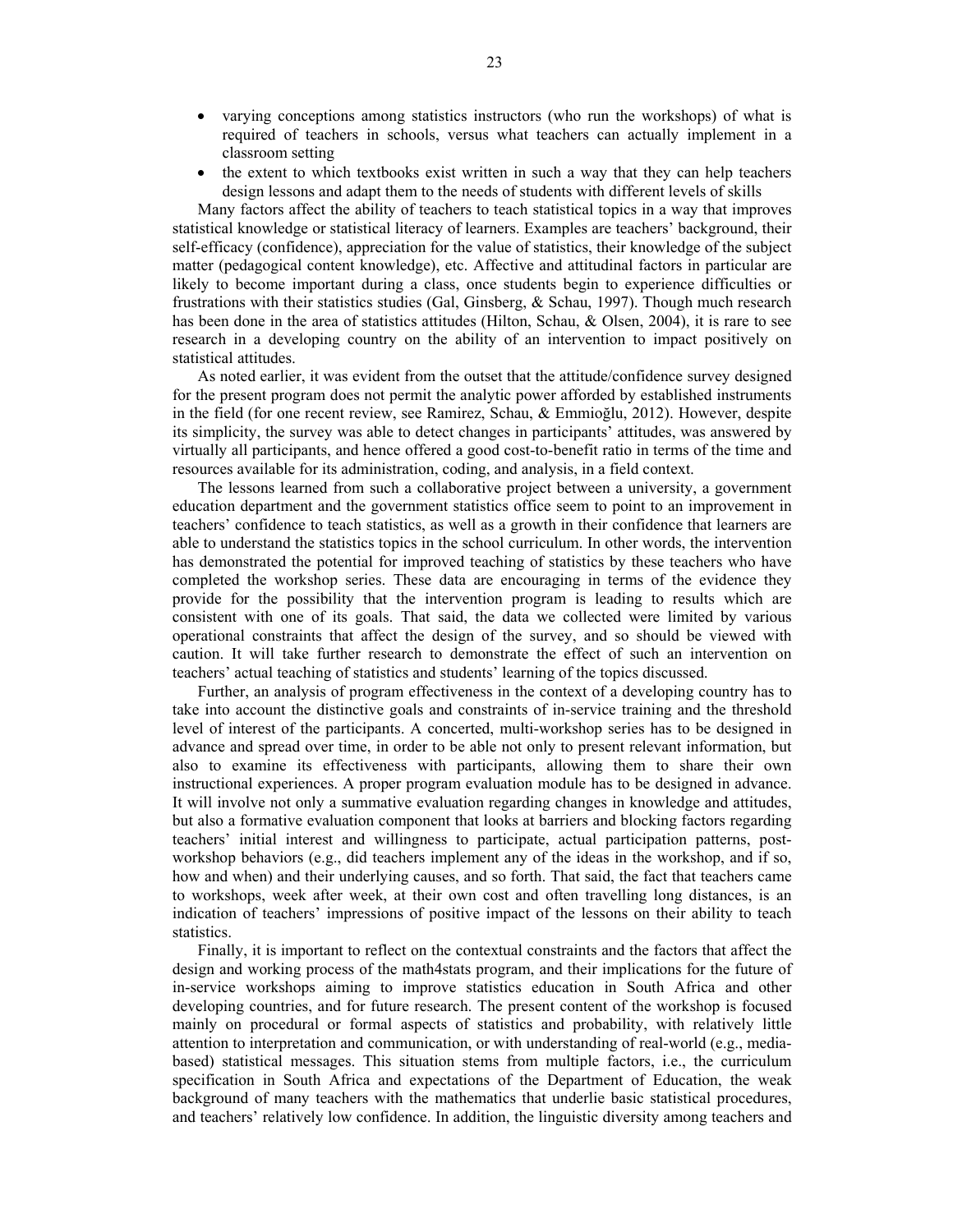students alike is such that attention to interpretation and communication, and development of critical discussion of statistical messages, are difficult to carry out in the current program format.

Further program time and additional resources are also needed in order to introduce aspects of statistical literacy into the program, yet such time is not available, nor is it possible to involve teachers in small-group work or in extended open-ended discussions given the large numbers of teachers that sit together in the workshops. Addressing such issues is a challenge in a developing country and will require the introduction of new and longer interventions with different formats, additional funding, and the support of further research. In parallel, research on the impact or effectiveness of such extensions will require the development of assessment instruments which can double as research instruments, so as to reduce the burden on participating teachers' time.

In closing, we note that our cumulative experience suggests that the lack of resources and the practical limitations on participation must be taken into account in designing more effective interventions. Alternative modes of delivery have to be examined, maybe a 'travelling trainer' or maybe distance education methods such as internet-based lectures or demonstration videos provided on DVD, still available in remote areas. Even the lack of electricity at some schools could be overcome by offering online lessons and demonstrations to teachers at community centers where internet access is available.

Despite the problems associated with merging a research component into an operational field program, we believe that such efforts are very relevant. The introduction of statistics into the school curriculum in South Africa and other countries provided an opportunity for laying the foundation for much needed capacity-building. There is a need to develop the statistical literacy of school leavers so that they can better orient themselves in a data-driven society. In addition, it is essential to increase awareness of the possibility of studying statistics as career at tertiary and professional levels. A review of the status of mathematical sciences in South Africa (Department of Science and Technology, 2008) has argued that "the status of statistics is at a stage that is so critical that the field is in danger of disappearing through lack of academic capacity, with the closure of academic departments being a real possibility." The report goes on to offer many recommendations, one being to "broaden the base", i.e. to get more school leavers interested in studying statistics at post-school level. Hence, there is a need to teach statistics topics in a way that excites both schoolchildren and their teachers about the discipline, and to develop simple inexpensive research strategies that can enable a valid examination of the impact of such interventions within the constraints existing in developing countries.

#### **REFERENCES**

- Carnoy, M., Chisholm, L., et al. (2008). *Towards Understanding Student Academic Performance in South Africa: A Pilot Study of Grade 6 Mathematics Lessons in South Africa*. Pretoria: Human Sciences Research Council.
- Christiansen, I. M. (2007). Mathematical Literacy as a school subject: Mathematical gaze or livelihood gaze? *African Journal of Research in Mathematics, Science and Technology Education*, *11*(1), 91–105.
- Department of Education (2003a). *National Curriculum Statement Grades 10-12: Mathematics*. Pretoria: Department of Education.

[Online: http://www.education.gov.za/curriculum/subjectstatements.asp]

Department of Education (2003b). *National Curriculum Statement Grades 10-12: Mathematical Literacy.* Pretoria: Department of Education.

[Online: http://www.education.gov.za/curriculum/subjectstatements.asp]

Department of Science and Technology (2008). *The International Review Panel Report on the Review of Mathematical Sciences Research at South African Higher Education Institutions* (18.12.2008).

[Online: http://www.nrf.ac.za/files/file/Report.pdf ]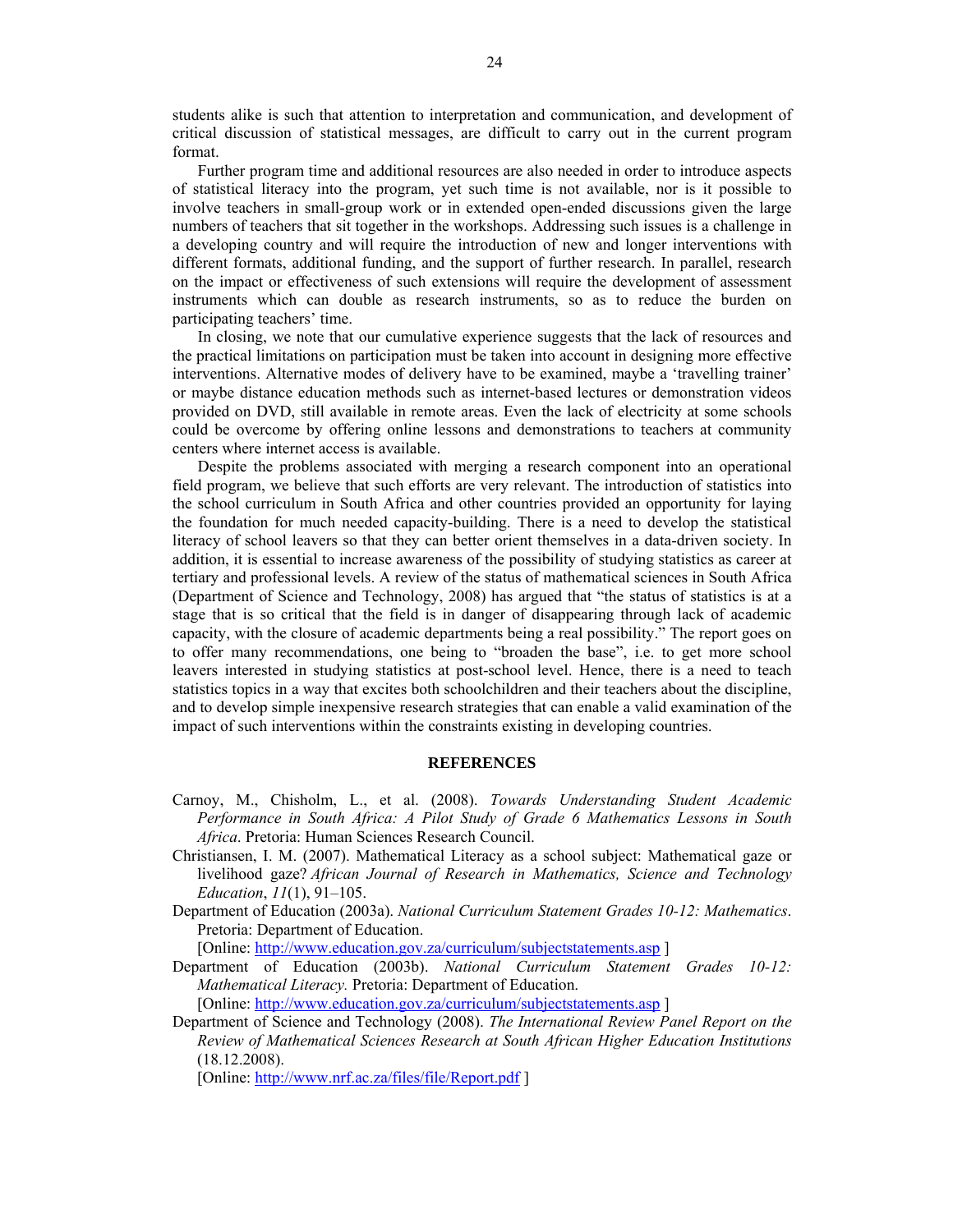- Estrada, A., Batanero, C., Fortuny, J. M., & Díaz, C. (2005). A structural study of future teachers' attitudes towards statistics. In *Proceedings of the 4th Congress of the European Society for Research in Mathematics Education* (pp. 508–517).
- Gal, I. (2009). South Africa's mathematical literacy and mathematics curricula: is probability literacy given a fair chance? *African Journal of Research in Mathematics, Science, and Technology Education*, *13*(1), 50–61.
- Gal, I., Ginsburg, L., & Schau, C. (1997). Monitoring attitudes and beliefs in statistics education. In I. Gal & J. B. Garfield (Eds.), *The assessment challenge in statistics education* (pp. 37–51). Amsterdam: IOS Press.
- Glewwe, P. & Kremer, M. (2005). Schools, teachers, and education outcomes in developing countries. In E. A. Hanushek, S. Machin & L. Woessmann (Eds.), *Handbook of the economics of education* vol. 2 (pp. 945–1017). Amsterdam: Elsevier.
- Glewwe, P., Hanushek, E. A., Humpage, S. D., & Ravina, R. (2011). *School Resources and Educational Outcomes in Developing Countries: A review of the literature from 1990 to 2010* (NBER Working Paper No. 17554). Massachusetts: National Bureau of Economic Research.

[Online: http://www.nber.org/papers/w17554.pdf?new\_window=1 ]

- Hilton, S. C., Schau, C., & Olsen, J. A. (2004). Survey of Attitudes Toward Statistics: Factor structure invariance by gender and by administration time. *Structural Equation Modelling*, *11*(1), 92–109.
- Howie, S. (2003). *Language and other Background Factors Affecting Secondary Pupils' Performance in Mathematics in South Africa*.
	- [Online**:** http://hdl.handle.net/2263/4915 ]
- HSRC (2012). *Highlights from TIMSS 2011: The South African perspective*. Pretoria: Human Sciences Research Council.

[Online: http://www.hsrc.ac.za/uploads/pageContent/2929/TIMSSHighlights2012Dec7final.pdf ]

Martins, J. A., Nascimento, M. M., & Estrada, A. (2012). Looking back over their shoulders: a qualitative analysis of Portuguese teachers' attitudes towards statistics. *Statistics Education Research Journal*, *11*(2), 26–44.

[ Online: http://iase-web.org/documents/SERJ/SERJ11(2) Martins.pdf ]

- Mouton, N., Louw, G. P., & Strydom, G. (2013). Critical challenges of the South African school system. *International Business & Economics Research Journal*, *12*(1), 31–44.
- North, D., & Scheiber, J. (2008). Introducing statistics at school level in South Africa: The crucial role played by the national statistics office in training in-service teachers. *ICMI Study and IASE Roundtable Proceedings*.

[Online: http://www.ugr.es/~icmi/iase\_study/ ]

- North, D., & Scheiber, J. (2011). The role of statistical offices and associations in supporting the teaching of statistics at school level. *Teaching Statistics in School Mathematics – Challenges for teaching and teacher education* (pp. 395–406). Netherlands: Springer.
- North, D., Scheiber, J., & Ottaviani, G. M. (2010). Training teachers to teach statistics in South Africa: Realities and attitudes. In C. Reading (Ed.), *Data and Context in Statistics Education: Towards an evidence-based society. Proceedings of the 8th International Conference on Teaching Statistics*, Ljubljana, Slovenia.

[Online: http://iase-web.org/documents/papers/icots8/ICOTS8\_10C2\_NORTH.pdf ]

Ramirez, C., Schau, C. & Emmioğlu, E. (2012). The importance of attitudes in statistics education. *Statistics Education Research Journal*, *11*(2), 57–71.

[Online: http://iase-web.org/documents/SERJ/SERJ11(2) Ramirez.pdf ]

- Sorto, M. A., & Sapire, I. (2011). The teaching quality of mathematics lessons in South African schools. *Journal of Education*, 51, 1–22.
- Statistics South Africa (Stats SA) (2006). Maths4stats: Towards a nation that counts. [Online: http://unesdoc.unesco.org/images/0019/001917/191776e.pdf ]
- Stohl, H. (2005). Probability in teacher education and development. In G. Jones (Ed.), *Exploring probability in school* (pp. 345–366). New York: Springer.
- UNESCO (2012). *Challenges in Basic Mathematics Education*. Paris, France. [Online: http://unesdoc.unesco.org/images/0019/001917/191776e.pdf ]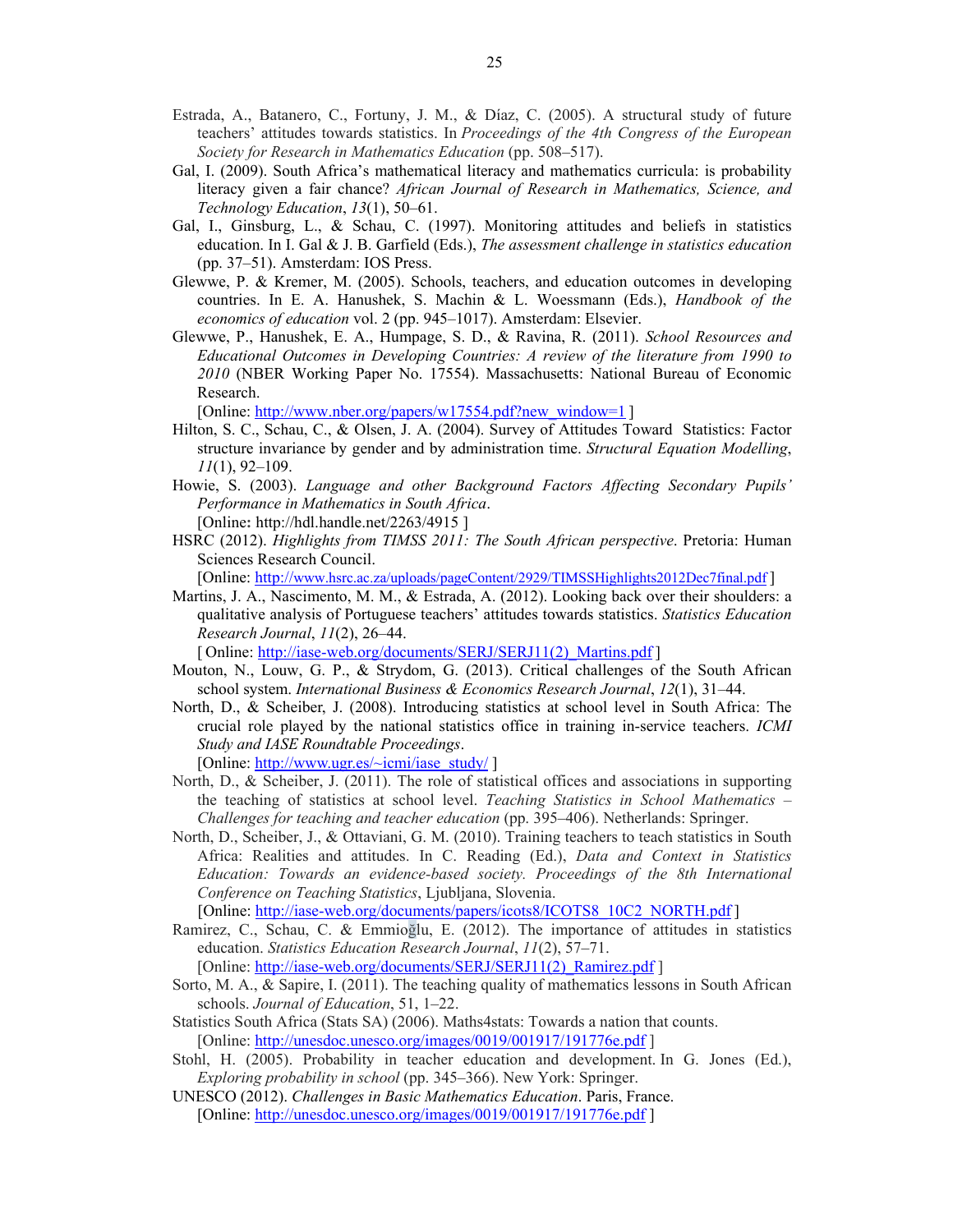UNESCO (2014). *Education For All Global Monitoring Report – Teaching and Learning*. Paris, France.

[Online: http://unesdoc.unesco.org/images/0022/002256/225654e.pdf]

Zewotir, T., & North, D. (2011). Opportunities and challenges for statistics education in South Africa. *Pythagoras*, *32*(2).

[Online: http//dx.doi./org/10.4102/pythagoras.v32/2.28 ]

DELIA NORTH University of KwaZulu-Natal, South Africa P.O. Box X54001 Durban 3630 South Africa